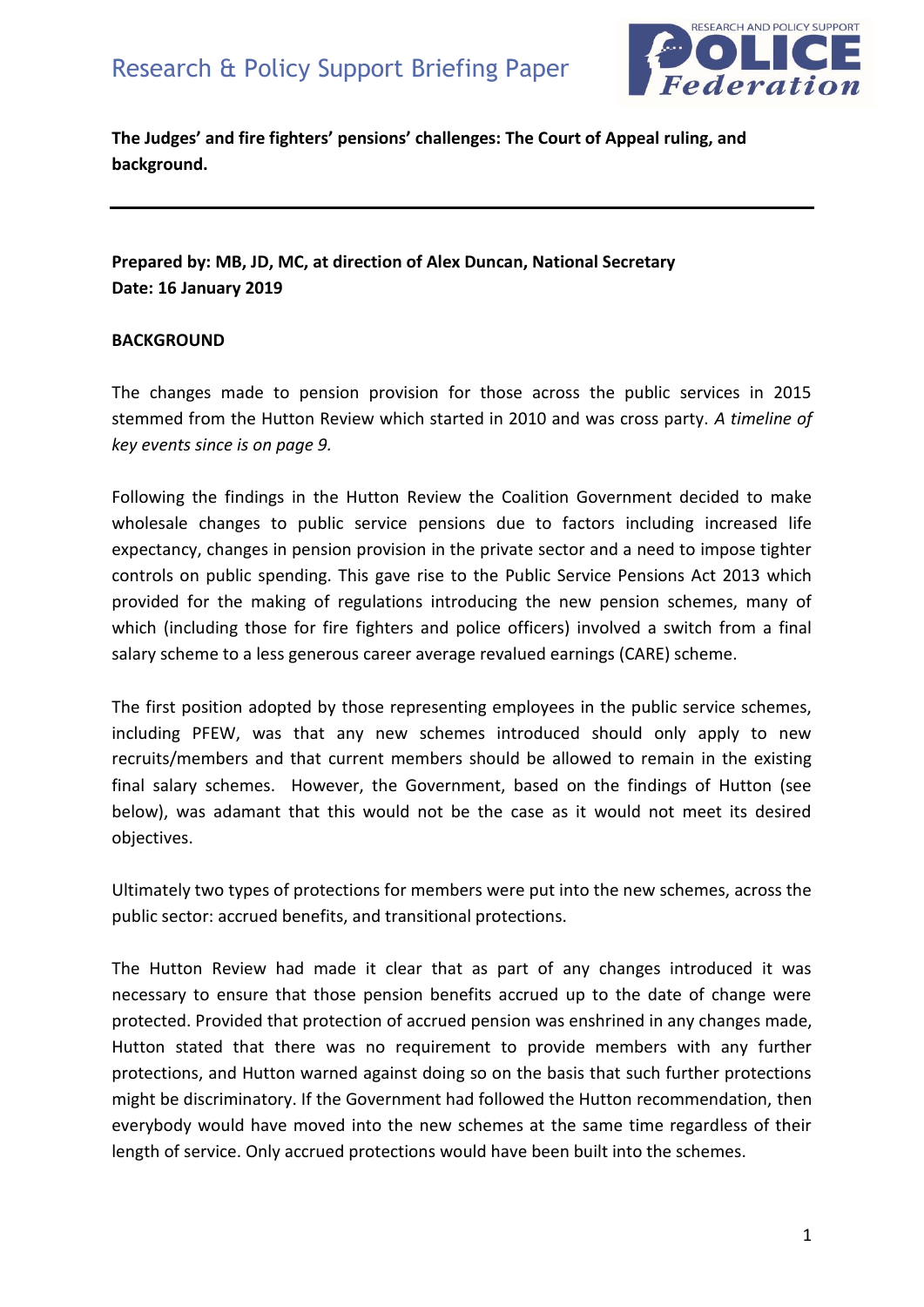

The Chief Secretary to the Treasury, Danny Alexander, and most unions, including the TUC, discussed the possibility of additional protections. The government took into account how state pensions had been changed, and the time period for transitional arrangements in that. Following detailed discussions with the TUC the Government decided to introduce transitional arrangements providing further protections for existing members. These meant that any member who was within ten years of retirement would be able to continue in membership of their existing final salary scheme and, to avoid a "cliff edge" scenario arising, those members within a further four years from their date of retirement would be allowed to remain in their existing scheme for a graduated length of time before becoming members of the new scheme.

PFEW engaged in consultations with the Government in order to obtain the best benefits it could for as many of its members as it could. As a result of this, further concessions – similar to those across the public sector - were obtained for police officers including weighted accrual (which takes into account the loss of the ability to accrue at 2/60ths after 20 years of membership) for former members of the Police Pension Scheme (PPS) 1987 and the continued ability to draw a pension at age 55 years.

These transitional arrangements were reflected in the regulations introducing the new schemes across the public service.

It should be noted that transitional protections are a mechanism that staff associations including the PFEW try to achieve for members in numerous consultations / negotiations regarding pay and conditions (e.g. assimilation onto pay scales following the pay freeze; red circling of rent allowance; etc).

Around 67,000 of our members benefit from transitional protections, by having either full or tapered protections.

Following the core PFEW policy of ensuring the best deal for all many members as possible, the PFEW like all other unions took the stance that a deal wherein over half our members benefited was better than the only possible alternative, where ALL members would have had only accrued rights, and therefore no-one would have had a second protection.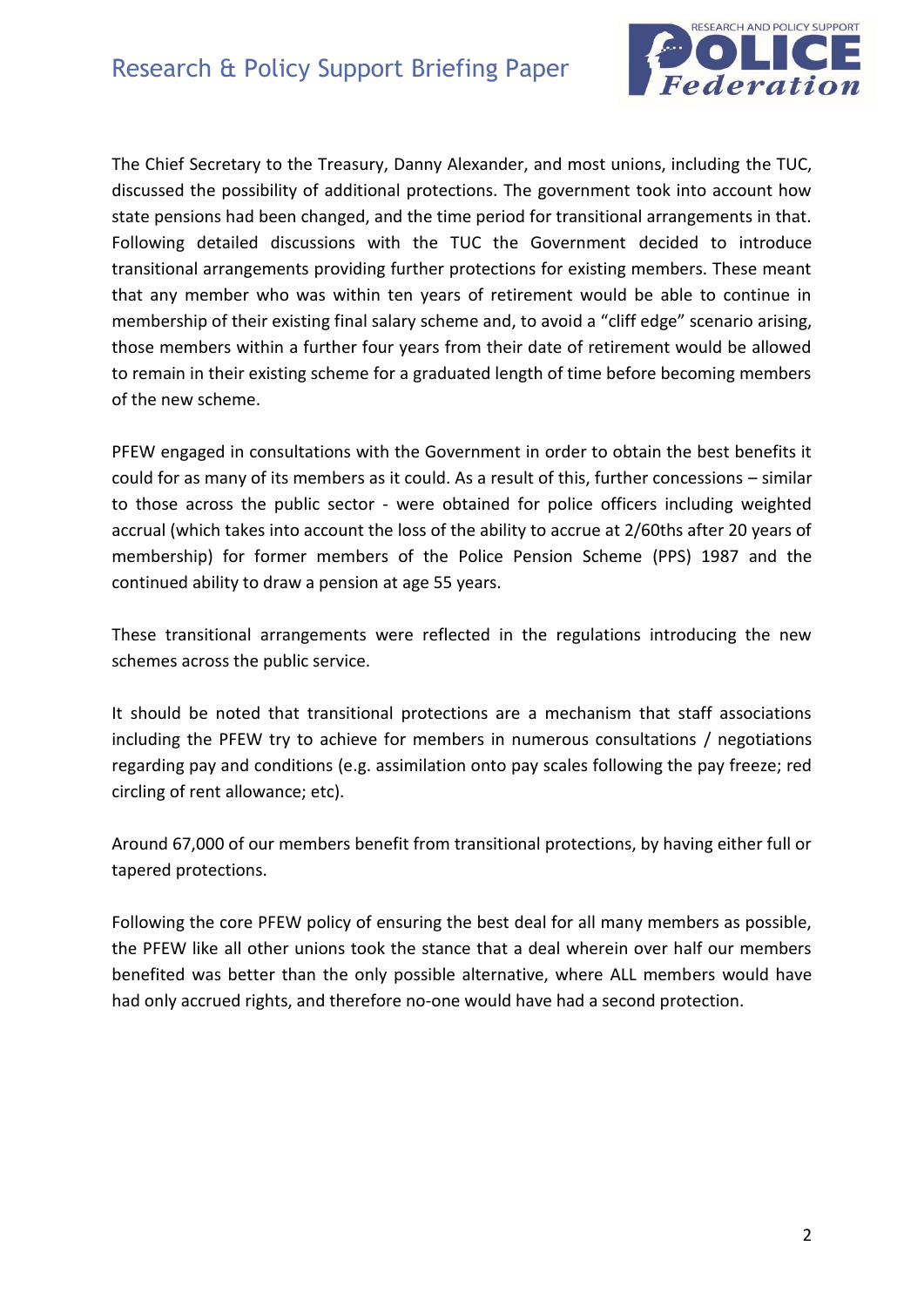

## **WHAT'S THE LEGAL CASE ABOUT?**

The case was never about the establishment of the new schemes themselves which was entirely legal.

The judges and the Fire Brigades' Union brought a case against the Government on the grounds that the transitional arrangements were directly age discriminatory because they favoured older members as opposed to younger members by giving them additional protections which did not apply to the younger members. They also claimed that the transitional arrangements were indirectly discriminatory on the basis of both sex and race as a result of the younger cohort of both judges and fire fighters, to whom the additional protections did not apply, containing a higher proportion of women and BME members.

The claim was that those who received no additional protection were discriminated against and that those who received tapered protection rather than full protection were also treated less favourably and therefore discriminated against.

The Government never sought to deny that the transitional arrangements were discriminatory. However, discriminatory changes can be legitimised within the terms of the relevant legislation in circumstances where it can be proved that they represent a proportionate means of achieving a legitimate aim. There is a plethora of complex (and potentially contradictory) case law, both under UK and European law which examines and seeks to define precisely what is and is not a proportionate means of achieving a legitimate aim and indeed what constitutes a legitimate aim, including what tests need to be applied to any circumstances and evidence produced to back up such a contention. In the context of changes made by a Government there is both statutory and case law which suggests that governments are allowed a wider degree of discretion than private employers in seeking to apply a social policy which can include; legitimate employment policy, and labour market and vocational training objectives.

The Government, in defending itself against the claim, has sought to argue that:

- the transitional arrangements were part of a consistent social policy applicable across the public sector to the changes made to pension provision;
- that the aim of protecting those closer to retirement was a legitimate aim; and
- that those transitional arrangements were a proportionate means of achieving that aim.

If the Government had not given the more generous treatment to anyone and had instead made everyone move into the new schemes at the same time, then there would have been no discriminatory treatment and no claim.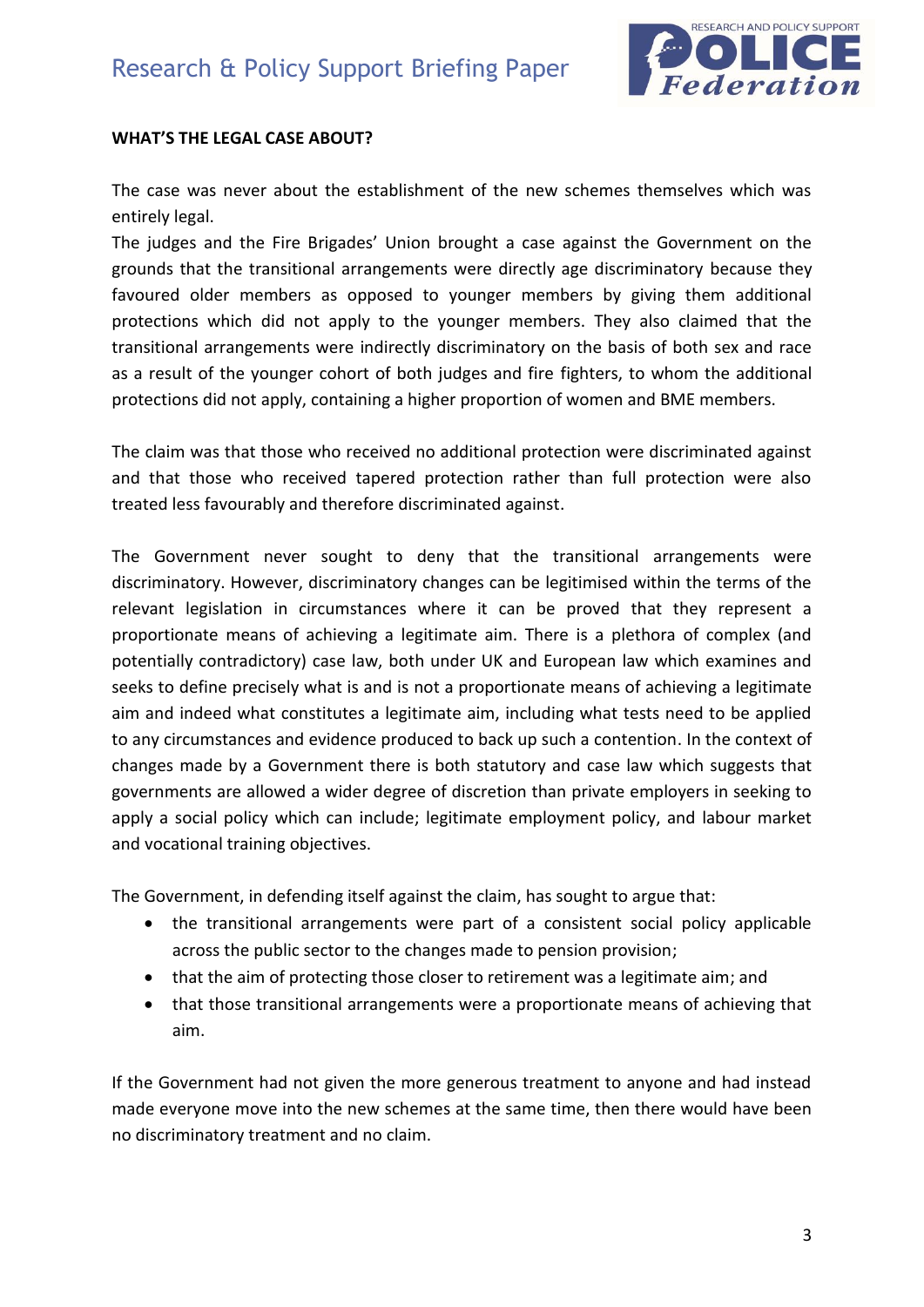

The claims have been heard in the Employment Tribunal, the Employment Appeals Tribunal and have now been heard in the Court of Appeal.

#### **WHO IN POLICING MIGHT BE AFFECTED?**

See page 7 for the numbers of officers with full, tapered, or no protection. All officers who were members of either the Police Pension Scheme (PPS) 1987 or the New Police Pension Scheme (NPPS) 2006 as at 1 April 2012 and who were within ten years of their normal pension age were fully protected and entitled to remain active members accruing future pension benefits under their existing final salary scheme.

All officers who were members of either the PPS or the NPPS as at 1 April 2012 and who were within four years of qualifying for full protection, as described above, were entitled to tapered protection meaning that, on average, for every month closer they were to qualifying for full protection, they were entitle to remain an active accruing member of their existing scheme for an extra 53 days past 1 April 2015 before becoming a member of the new CARE scheme.

As at the end of March 2012 there were 43,310 members of the PPS who were not entitled to any form of transitional protection and 23,531 members of the NPPS, making a total of 66,841. All of these members may be entitled to some form of remedy (see below) for discrimination should the claim ultimately succeed.

On top of this 16,709 members of the PPS and 1,394 members of the NPPS, a total of 18,103, received only tapered protection rather than full protection. All of these members who have ceased to be active accruing members of the PPS or NPPS on the cessation of their tapered protection since 1 April 2015 *may* also be entitled to some form of remedy (of varying degrees according to each individual case) should the claim ultimately succeed. Those members who are still benefitting from tapered protection and remain in their original scheme will not currently be entitled to a remedy as they will not be able to demonstrate a loss.

Note, however, that officers who are in the NPPS scheme and have been moved across may actually not be any worse off. That is, their benefits under the CARE 2015 scheme may be as good as those under the NPPS scheme. In that case, they will not be entitled to any compensation. It would have to be worked out for every individual. Notably Leigh Day did not accept claims from this group of people.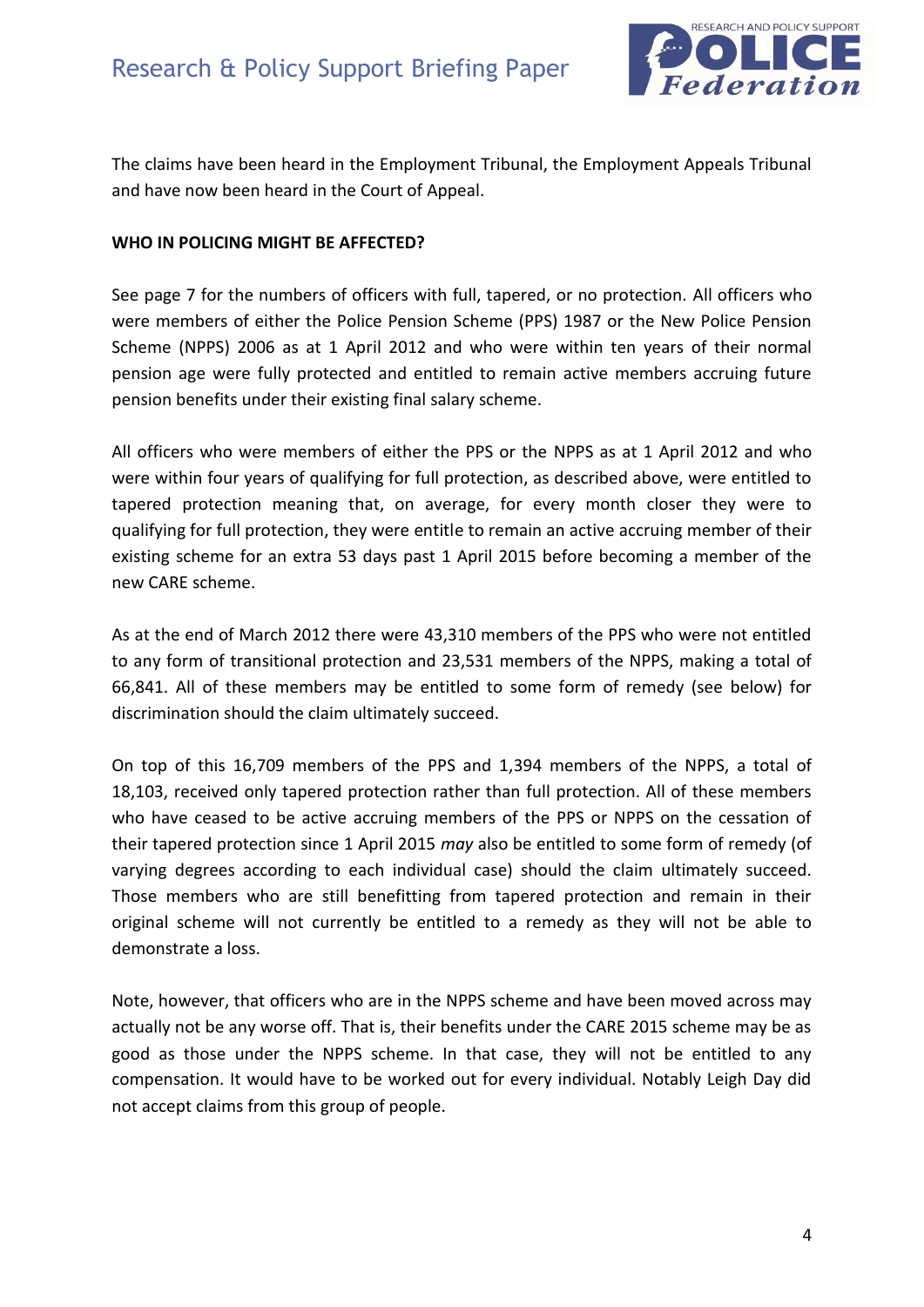

#### **WHAT THE RULING SAYS**

Previously in the Employment Tribunal in the Judges' case it had been found that the introduction of the transitional protections was not a legitimate aim and that even if it had been, the means of achieving it were not proportionate. Subsequently in the Employment Appeals Tribunal it had been found that whilst the introduction might have been capable of being a legitimate aim, because of the unique situation (including tax implications) of the judges the test of proportionality required had not been met.

Previously in the Employment Tribunal in the Fire fighters case the introduction of the transitional protections had been found to be a proportionate means to achieve a legitimate aim of social policy. Subsequently in the Employment Appeals Tribunal it was found that whilst it was a legitimate aim the ET had not applied the more rigorous test of proportionality required under UK law and therefore proportionality of the means was not proved.

The Court of Appeal concluded that in both cases the ET and EAT judges had - on one point or other, and to one degree or another - misdirected themselves as to the applicable law. It went on to state that there is no conflict between UK and EU law, and that whilst the Government does have a broader discretion to adopt and implement a social policy, in order for it to constitute a legitimate aim there needs to be a rational evidenced justification for the change rather than a mere reliance on visceral instinct. The Government had failed to provide a rational explanation for the discriminatory treatment and provided no evidence to substantiate their reasons. Instead in attempting to defend its actions it had produced only generalised assumptions not based on any factual foundation, which was not good enough.

Consequently the ruling is that in the absence of evidence required to justify its actions the Government had failed to establish that the introduction of the transitional protections constituted a legitimate aim, and therefore the transitional arrangements were directly discriminatory on the grounds of age.

In the judges' case it also found that there had been indirect discrimination on the grounds of sex and race. In the fire fighters' case the only difference was that - if it had been necessary - (which in the light of its decision on age discrimination the court felt it was not) the decision on proportionality would have been referred back to the Employment Tribunal.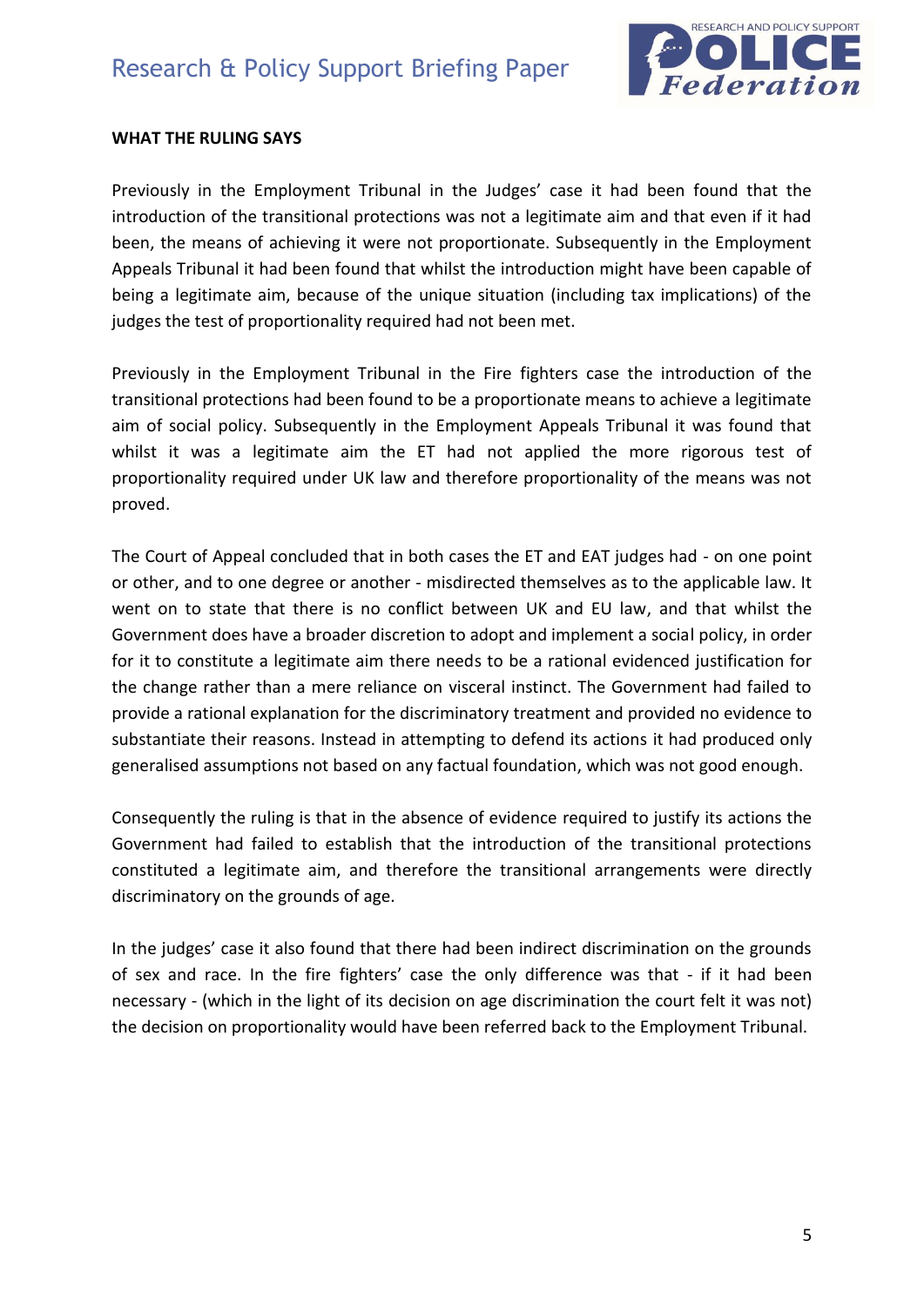

Below is a summary of the legal cases so far.

| <b>Stage 1</b><br><b>Employment Tribunal</b>                           |                                         | <b>Stage 2</b><br><b>Employment Appeal</b> |                                       | <b>Stage 3</b><br><b>Court of Appeal</b>          |                                                          |
|------------------------------------------------------------------------|-----------------------------------------|--------------------------------------------|---------------------------------------|---------------------------------------------------|----------------------------------------------------------|
| Judges                                                                 | <b>Fire fighters</b>                    | Judges                                     | <b>Fire fighters</b>                  | Judges                                            | <b>Fire fighters</b>                                     |
|                                                                        | Age discrimination accepted throughout  |                                            |                                       |                                                   |                                                          |
| Not<br>x<br>legitimate<br>aim                                          | $\checkmark$ Legitimate<br>aim          | May have<br>2<br>been<br>legitimate        | Legitimate<br>$\checkmark$            | Not<br>X<br>legitimate<br>aim                     | x<br><b>Not</b><br>legitimate<br>aim                     |
| Therefore<br>X<br>whether<br>proportion-<br>ate not an<br><i>issue</i> | Proportion<br>$\checkmark$<br>ate       | Not<br>X<br>proportion<br>ate              | Not proven<br>x<br>inadequate<br>data | Therefore<br>x<br>cannot be<br>proportion-<br>ate | <b>Therefore</b><br>x<br>cannot be<br>proportion-<br>ate |
|                                                                        | Equal pay<br>claim<br>dismissed         |                                            |                                       | Equal pay<br>claim upheld                         | Equal pay<br>claim upheld                                |
|                                                                        | Indirect<br>discrimination<br>dismissed |                                            |                                       | Indirect<br>discrimination<br>upheld              | Indirect<br>discrimination<br>upheld                     |

Unfortunately what this tells us is that the case is finely balanced, with differing arguments winning the day at different points. As the judges in these cases have disagreed on many points, it is therefore difficult for anyone – including counsel – to predict the final legal outcome.

More importantly, the winning of precise legal points in court does not actually tell us what the remedies will be: and that is what will matter to members.

## **POSSIBLE REMEDIES**

The Court of Appeal did not rule on the remedies to be provided but rather remitted the decision on that back to the Employment Tribunal.

Since 2015 protected fire fighters and members of the judiciary along with protected members of other public service schemes, including the police, have been benefitting under the terms of the transitional arrangements, the basis for which have been enshrined in the regulations governing their pension schemes, and in doing so have accrued further pension under the existing schemes. Due to protections on accrued benefits provided under law, it is not possible for the Government to now remove those further benefits accrued by protected members since 2015. *Nearly half our members have benefited from this.*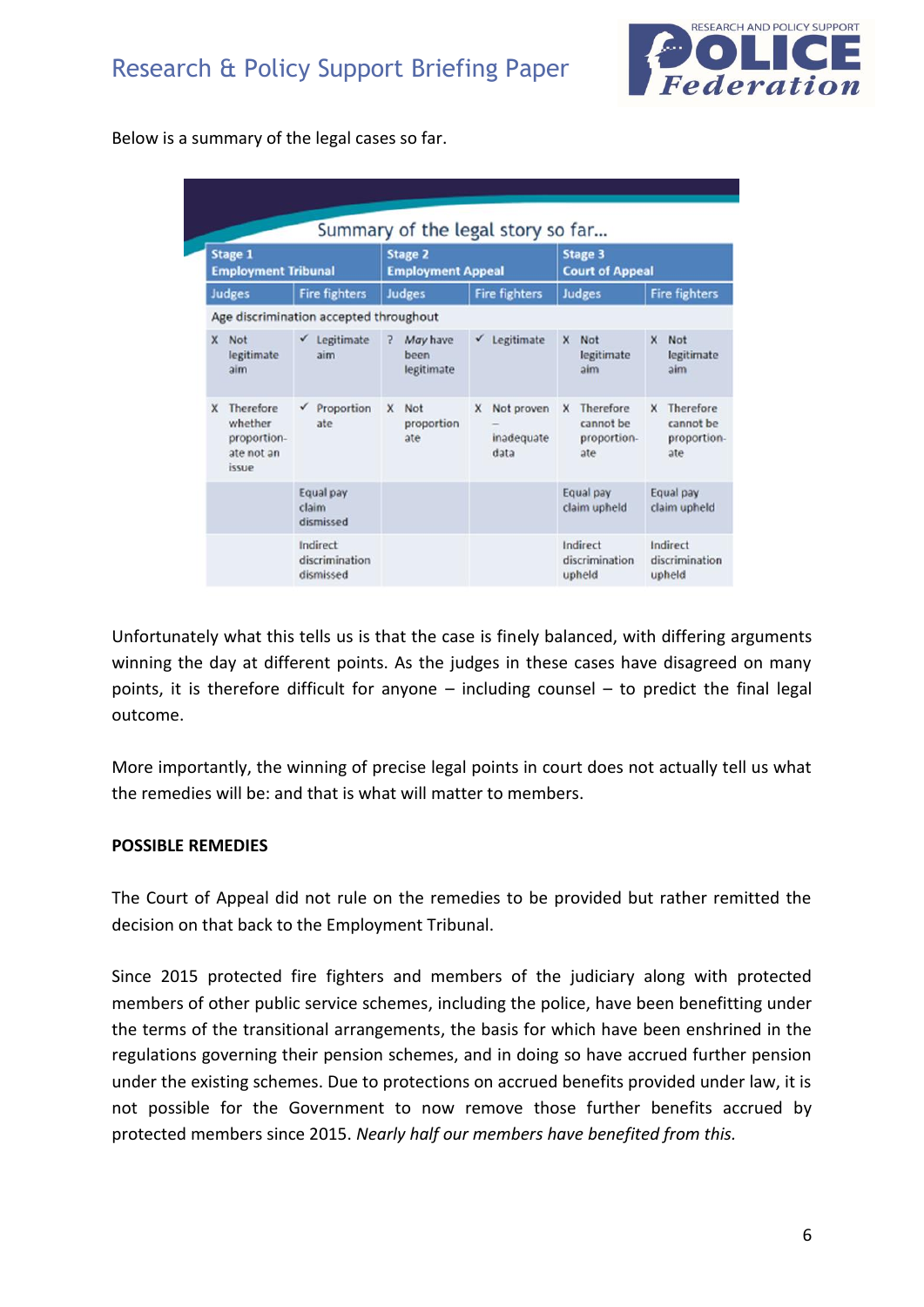## Research & Policy Support Briefing Paper



Below is a summary of the numbers of officers with full, transitional, and no additional protections (other than accrued benefits).



On the face of it, it could be argued that one remedy is that those members who were not benefitted by the transitional arrangements should be treated in the same manner as those who were, by providing them with accrual under their old schemes between 2015 and now. But, bearing in mind that this decision of the Court of Appeal potentially has impact right across the public service, the implications in terms of cost alone for the Government are huge. It seems likely, therefore, that alternative remedies would be sought. We are taking legal advice as to what remedies might be lawful.

Should the challenge ultimately succeed in the final court, there would also be huge implications in terms of practicalities such as necessary changes to regulations, and unpicking administratively what has happened since April 2015. It would also have implications on the funding of the relevant schemes, which might in turn lead to further changes for the future. Also, the Government will have failed in one of its stated aims, being the controlling of public spending, and this may have implications that go far wider than the relevant pension schemes.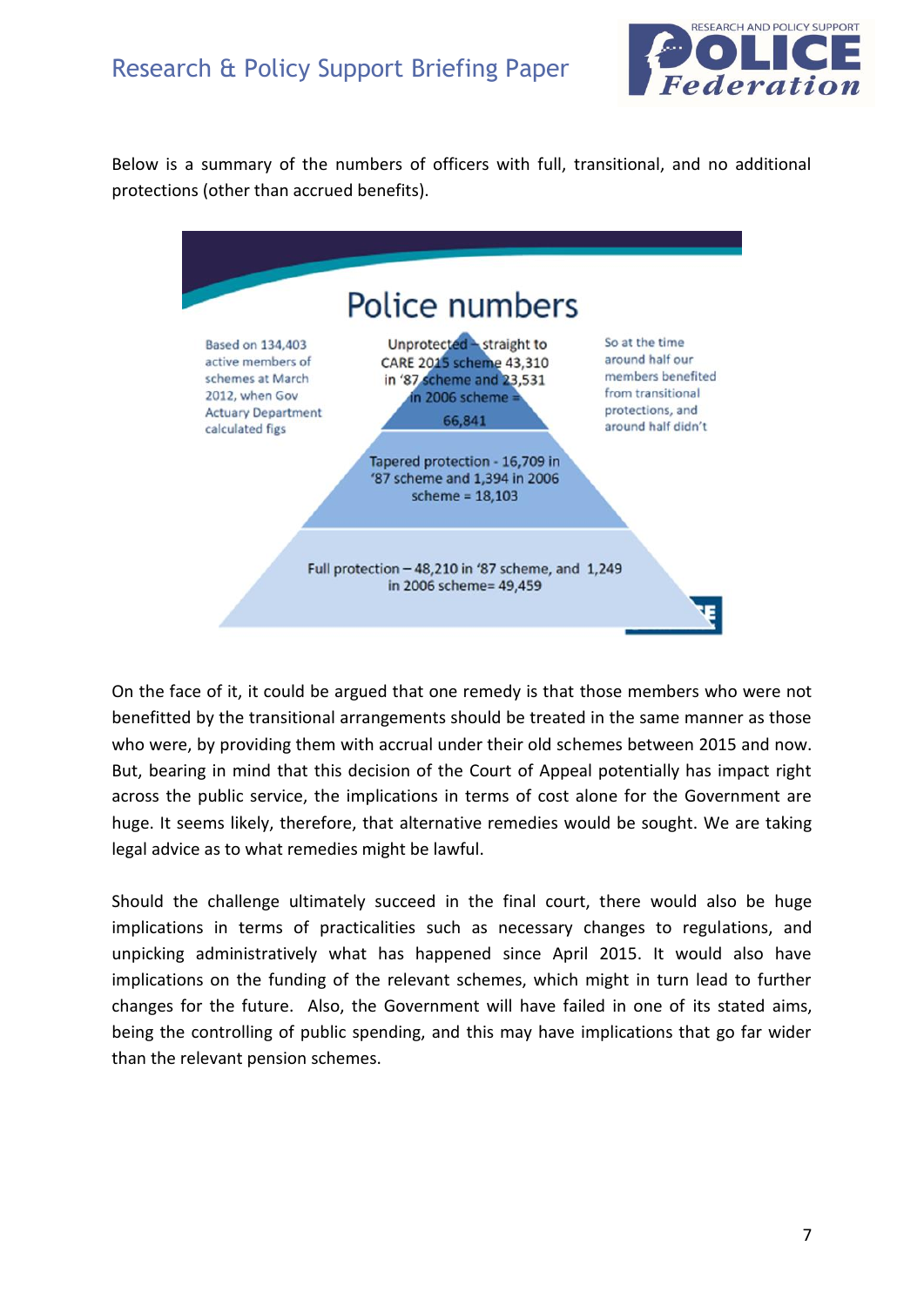# Research & Policy Support Briefing Paper



Due to the vast implications, both financial and practical, it seems likely that the Government will seek to mitigate the impact by arguing that compensation for the discriminatory treatment should be provided in some other form rather than reinstatement.

The Government is appealing the decision to the Supreme Court.